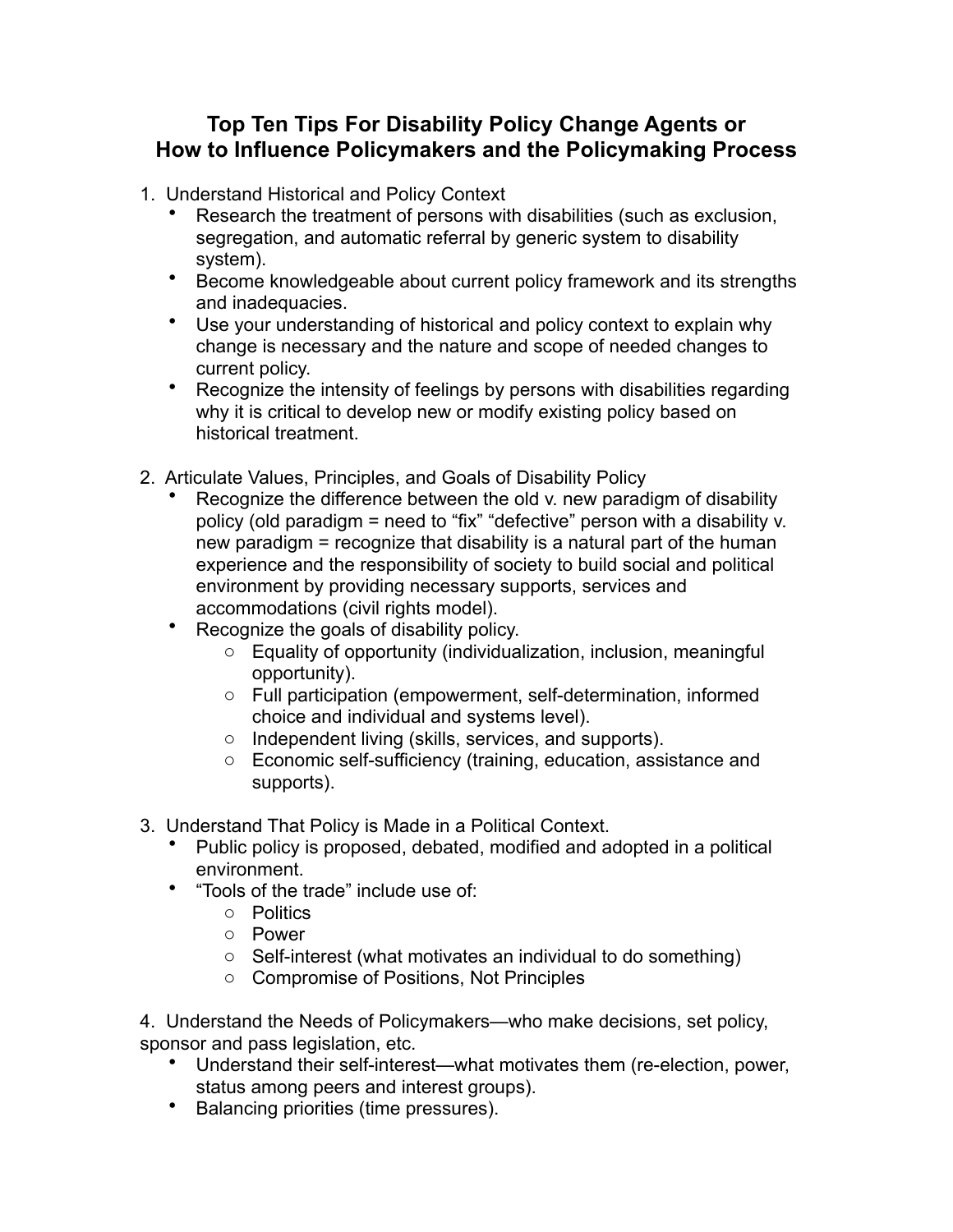- Political implications of what they say and do.
- Understand that they are often dependent on others for advice particularly on specialized interests.
- 5. Understand the Needs of Staff of Policymakers
	- To promote and protect their boss.
	- To have help in sorting through avalanche of input to determine what is "real" and what is "posturing".
	- Help them develop assumptions and present fiscal funding and program estimates
	- Help identify key players
	- Help in developing viable policy options, drafting bills/report language, floor statements (statements to be made on the "floor" of the legislature, Senate, House, Committee, etc.), speeches.
	- Help in developing political strategy.

6. Understand the Need for and Role of An Organized Coalition in Exercising Power over the Policymaking Process

- Need for a coalition as an effective way to come together around common interests (policymakers demand it, source of power, and helps provide support/assistance to policymakers and their staff).
- Be aware of the composition of the coalition (cross-disability consumers and providers and nontraditional groups—representing unique perspectives on common issues).
- Cohesion (keep the disability community together).
- Synergy (A combined or cooperative force that comes together to have a greater total effect than the sum of each of the parts.)
- Skilled individuals performing varied tasks working together.
- Leadership ("policy entrepreneur")—existing and as a mechanism to nurture new leaders.
- Responsibility to help get the work done (carrying out agreed on tasks).
- 7. Understand the Need for a Strategic Plan
	- "Planned spontaneity" (need to think strategically and act on basis of a plan: understand the importance of pre-meetings to lay the groundwork for what needs to be done).
	- Use planning as a "reality check" (to identify and understand macro issues, past advocacy efforts and why change is now possible, constraints on achieving success, capacities of coalition, and degree of opposition.
	- Identify the prize—the goal you want to/must achieve (focus on principles and major concerns, not positions).
	- Decide on an overall strategy:
		- o Determine the nature and degree of controversy/opposition there is surrounding your issue.
		- o Decide on an appropriate vehicle such as modifying a statute, regulation, or guideline.